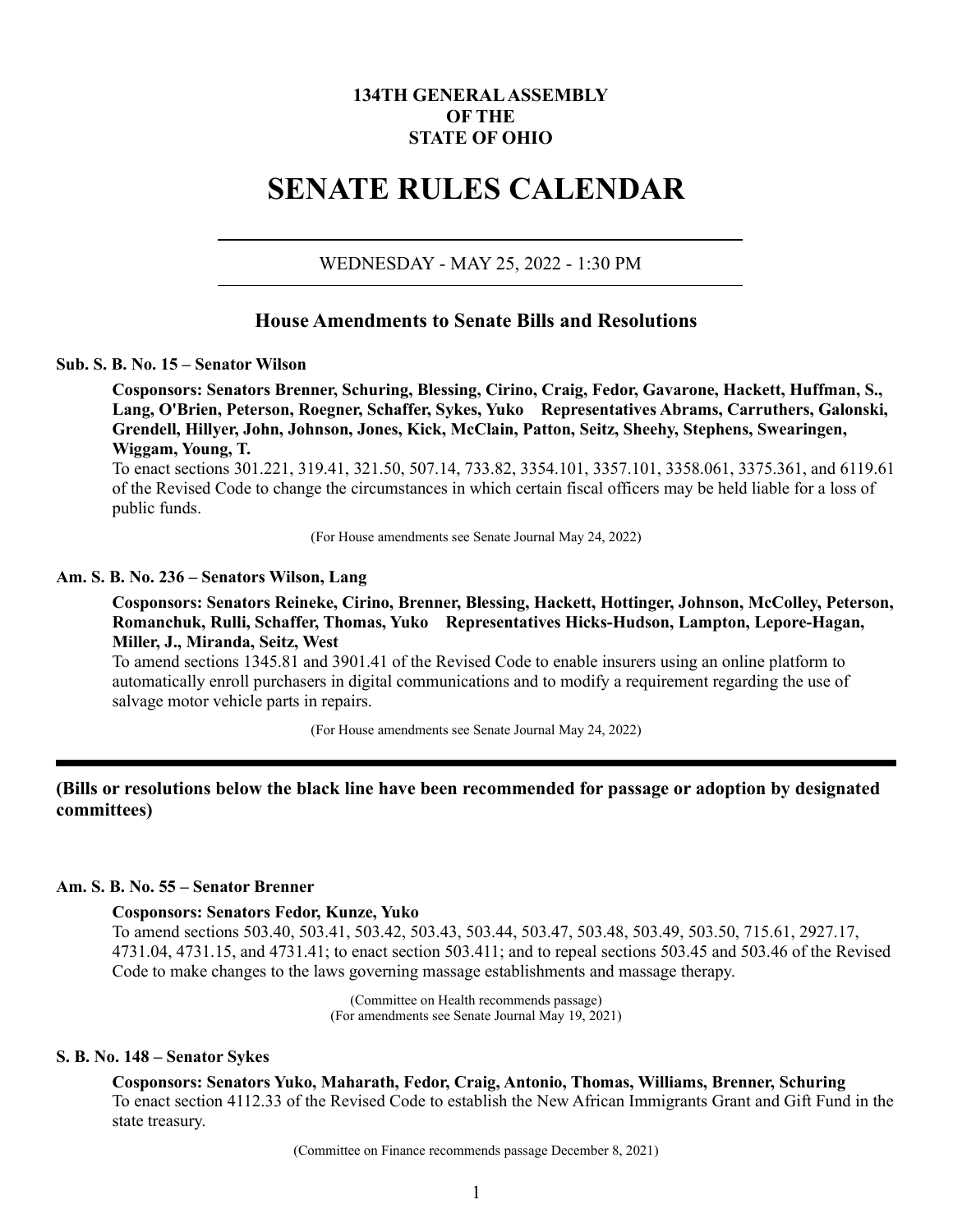#### **S. B. No. 255 – Senators Antonio, Williams**

**Cosponsors: Senators Schaffer, Yuko, Romanchuk, Thomas, Cirino, Kunze, Hoagland** To enact section 5534.917 of the Revised Code to designate a portion of Lorain Avenue in Cleveland as the "Officer Wayne A. Leon Memorial Highway."

(Committee on Transportation recommends passage May 18, 2022)

#### **Am. S. B. No. 299 – Senator Schaffer**

To amend section 505.60 of the Revised Code to expand the category of township employees who are considered part-time for purposes of health coverage and to declare an emergency.

> (Committee on Local Government and Elections recommends passage) (For amendments see Senate Journal May 24, 2022)

## **S. R. No. 204 – Senator Hoagland**

To urge the President of the United States not to allow members of the United States Armed Forces to be punished or reprimanded in any way for refusing to submit to a COVID-19 vaccine.

(Committee on General Government Budget recommends adoption December 7, 2021)

#### **H. B. No. 178 – Representatives Schmidt, Miller, A.**

**Cosponsors: Representatives Cross, Baldridge, Carruthers, Abrams, Liston, Blackshear, Boggs, Brent, Brown, Crossman, Denson, Hicks-Hudson, Jarrells, Jones, Leland, Lepore-Hagan, Lightbody, Miller, J., O'Brien, Oelslager, Robinson, Russo, Smith, K., Smith, M., Sobecki, Upchurch, Weinstein, West, Young, T. Senator Johnson**

To amend section 3749.03 and to enact section 3749.08 of the Revised Code to limit the water pressure of water features at swimming pools and to name this act Makenna's Law.

(Committee on General Government Budget recommends passage April 5, 2022)

## **H. B. No. 340 – Representatives Bird, Blackshear**

**Cosponsors: Representatives Smith, K., Click, Creech, Galonski, Crossman, Carfagna, Troy, Stewart, Grendell, Weinstein, Gross, Sobecki, John, Stephens, Fowler Arthur, Miller, A., Sheehy, Wiggam, Kelly, Humphrey, Abrams, Baldridge, Boggs, Boyd, Brent, Brown, Carruthers, Cross, Denson, Edwards, Ferguson, Ghanbari, Ginter, Hall, Hicks-Hudson, Hillyer, Holmes, Hoops, Howse, Jarrells, Johnson, Jones, Kick, Koehler, Lampton, Leland, Lepore-Hagan, Lightbody, Manning, McClain, Miller, J., Miller, K., Miranda, O'Brien, Oelslager, Pavliga, Plummer, Powell, Ray, Riedel, Robinson, Russo, Schmidt, Skindell, Smith, M., Stein, Swearingen, Sweeney, Sykes, Upchurch, West, White, Wilkin, Young, B., Young, T., Speaker Cupp**

To enact section 5.2527 of the Revised Code to designate September as "International Underground Railroad Month."

(Committee on Government Oversight and Reform recommends passage May 18, 2022)

#### **H. C. R. No. 13 – Representatives Koehler, Creech**

**Cosponsors: Representatives Wiggam, Stewart, Bird, Seitz, Kick, Ghanbari, Gross, Fowler Arthur, McClain, Riedel, Jones, Ray, Lanese, Carruthers, Stein, John, Abrams, Callender, Carfagna, Click, Cross, Edwards, Ginter, Hall, Hillyer, Hoops, Johnson, Lampton, Manning, Patton, Plummer, Stephens, Swearingen, Young, B.**

To urge Congress to enact The Sunshine Protection Act of 2021, which would make daylight saving time the permanent standard time.

(Committee on General Government Budget recommends adoption March 15, 2022)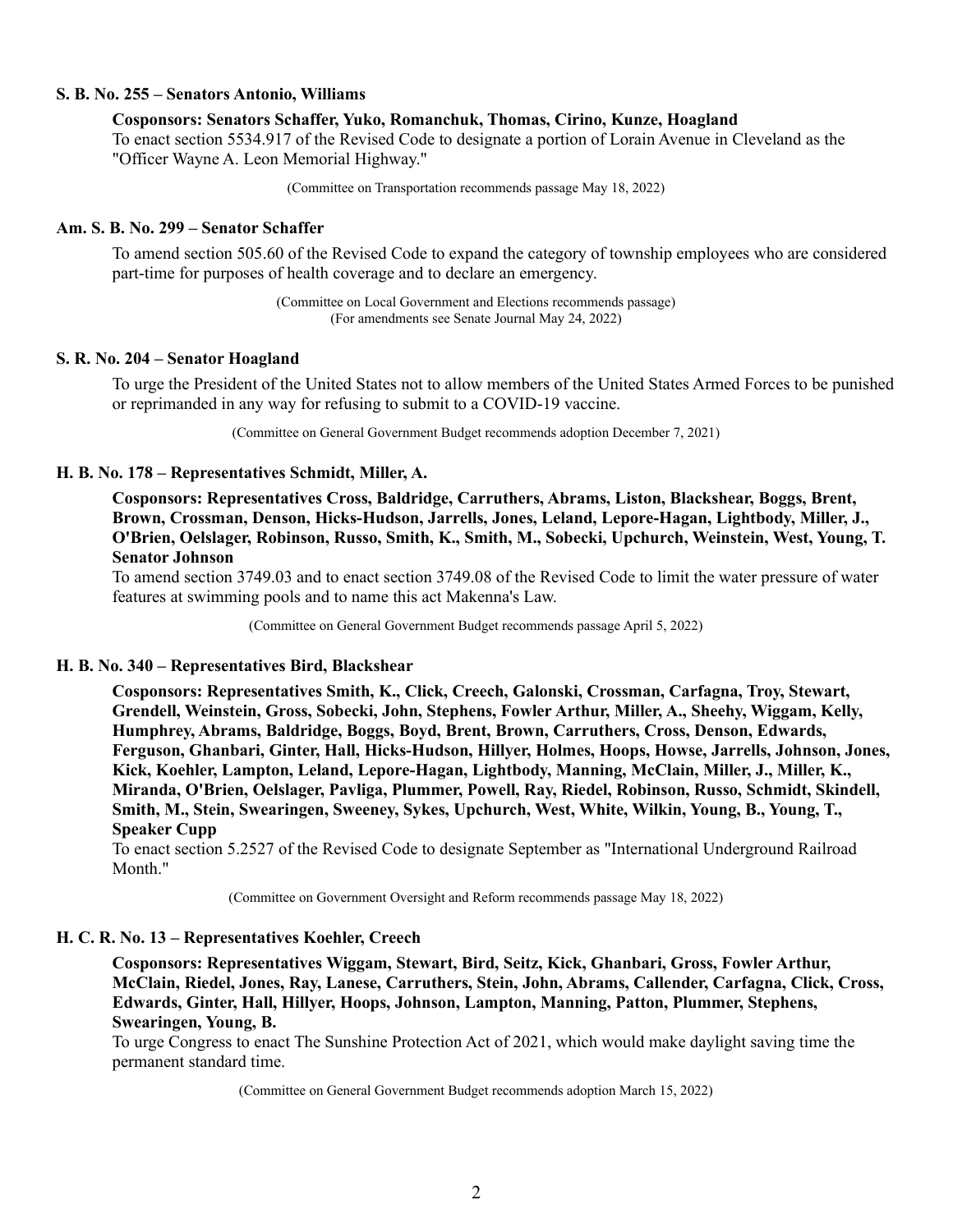#### **H. C. R. No. 22 – Representatives Young, T., Plummer**

**Cosponsors: Representatives McClain, Hall, Johnson, Riedel, Stewart, Edwards, Creech, Stoltzfus, Seitz, Gross, Cross, Bird, Jordan, Ginter, Baldridge, Click, Fowler Arthur, White, Schmidt, Merrin, Wiggam, Grendell, Carruthers, Dean, Fraizer, Ghanbari, Hoops, John, Jones, Kick, Koehler, Lanese, Lipps, Loychik, Manning, Miller, K., Pavliga, Richardson, Roemer, Stein, Stephens, Wilkin, Young, B., Speaker Cupp Senators Hackett, Johnson, Hoagland**

To urge the United States government to secure its southern border.

(Committee on Veterans and Public Safety recommends adoption May 18, 2022)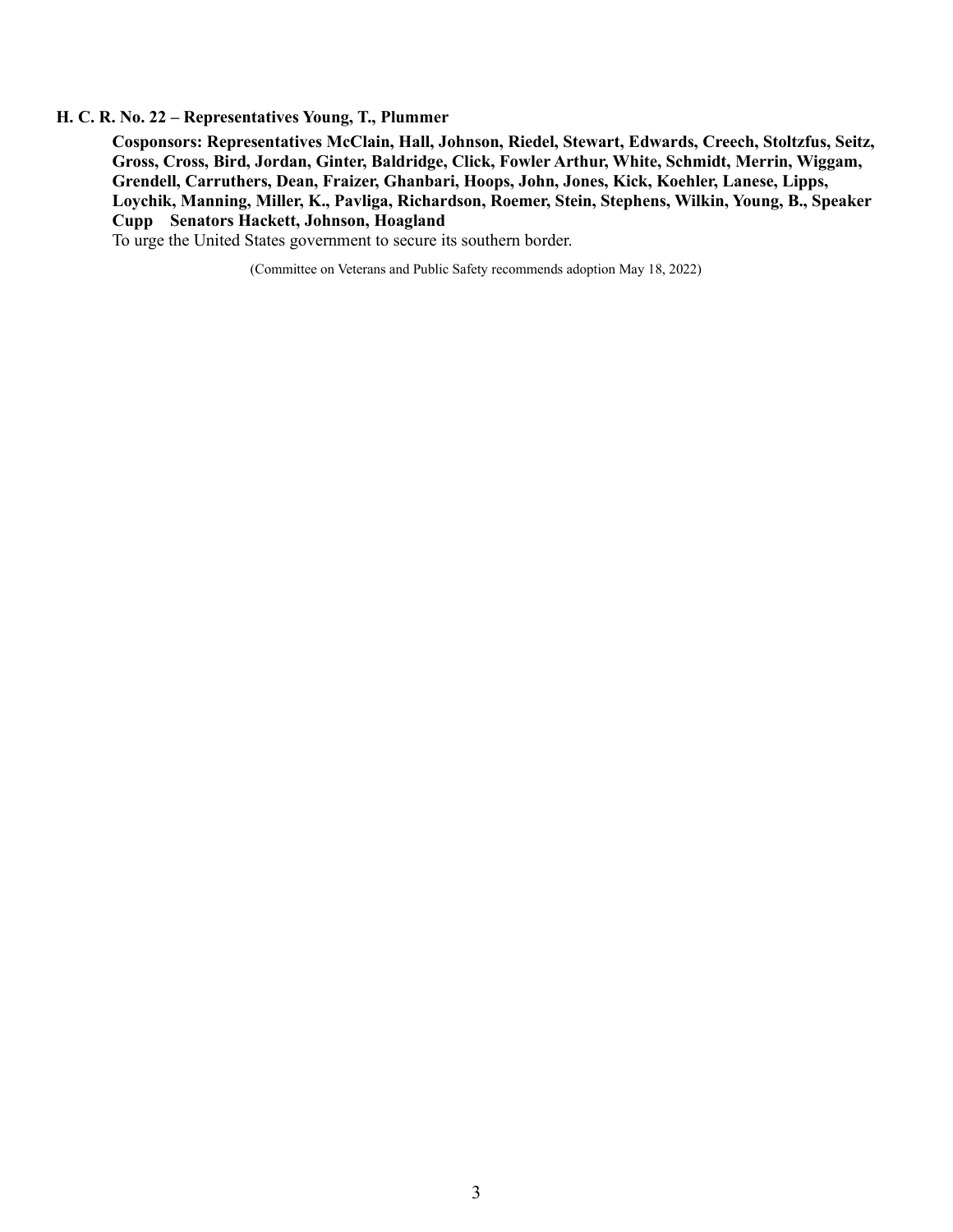# **To Be Reported May 25, 2022**

#### **Sub. S. B. No. 202 – Senators Hackett, Antonio**

#### **Cosponsors: Senators Maharath, Cirino, Craig, Brenner, Romanchuk, Yuko, Manning**

To enact sections 2131.03, 2131.031, 2131.032, 2131.033, 2131.034, 2131.035, and 2131.036 of the Revised Code to prohibit a person's disability from being the basis to deny or limit custody, parenting time, visitation, adoption, or service as a guardian or foster caregiver, regarding a minor.

(Committee on Judiciary recommends passage of substitute bill May 25, 2022)

#### **Sub. S. B. No. 306 – Senator Brenner**

To amend sections 3307.01 and 3309.01 and to enact section 3301.28 of the Revised Code to establish a tutoring and remedial instruction program and to make an appropriation.

(Committee on Primary and Secondary Education recommends passage of substitute bill May 25, 2022)

#### **Am. S. J. R. No. 5 – Senator Gavarone**

#### **Cosponsor: Senator Manning**

Proposing to amend Section 9 of Article I of the Constitution of the State of Ohio to eliminate the requirement that the amount and conditions of bail be established pursuant to Section 5(b) of Article IV of the Constitution of the State of Ohio, and instead allow the courts to use factors such as public safety, including the seriousness of the offense, and a person's criminal record, the likelihood a person will return to court, and any other factor the General Assembly may prescribe.

> (Committee on Judiciary recommends adoption) (For amendments see Senate Journal May 25, 2022)

#### **Am. H. B. No. 427 – Representatives White, Manchester**

**Cosponsors: Representatives Plummer, LaRe, Carfagna, Loychik, Young, T., Click, Koehler, Schmidt, John, Lanese, Riedel, Bird, Manning, Holmes, Johnson, Fowler Arthur, Richardson, Cutrona, Gross, Troy, Miller, A., Abrams, Boggs, Boyd, Brent, Brown, Carruthers, Cross, Crossman, Edwards, Fraizer, Galonski, Ghanbari, Ginter, Hicks-Hudson, Humphrey, Ingram, Jarrells, Jones, Kick, Leland, Lightbody, Liston, Miller, J., Miller, K., Miranda, O'Brien, Oelslager, Patton, Pavliga, Robinson, Roemer, Russo, Smith, M., Stein, Upchurch, Weinstein, West, Speaker Cupp Senator Manning** 

To amend sections 2905.32 and 2907.21 of the Revised Code to prohibit the use of a controlled substance or manipulation of controlled substance addiction as a method of human trafficking or to compel prostitution.

(Committee on Judiciary recommends passage May 25, 2022)